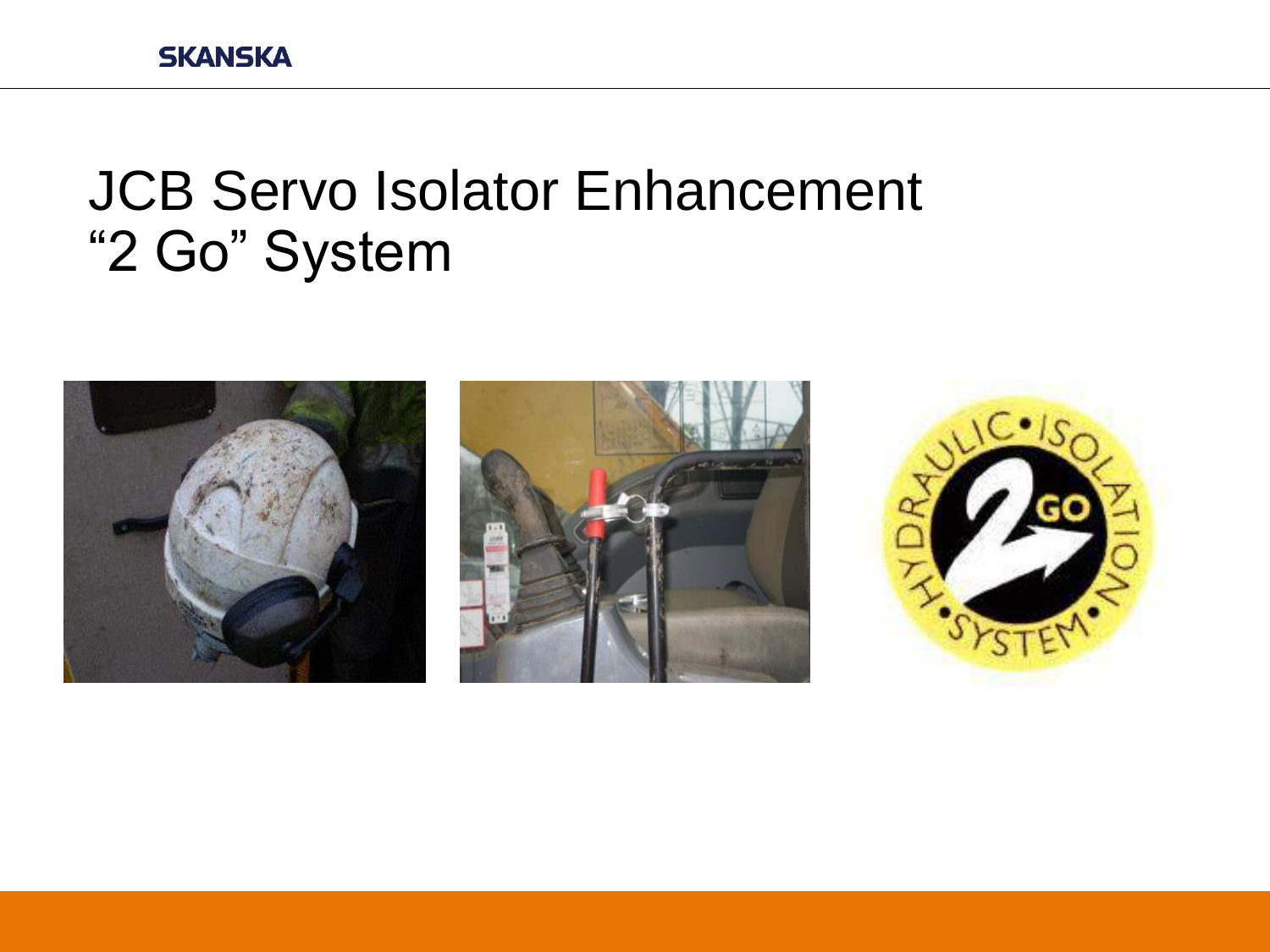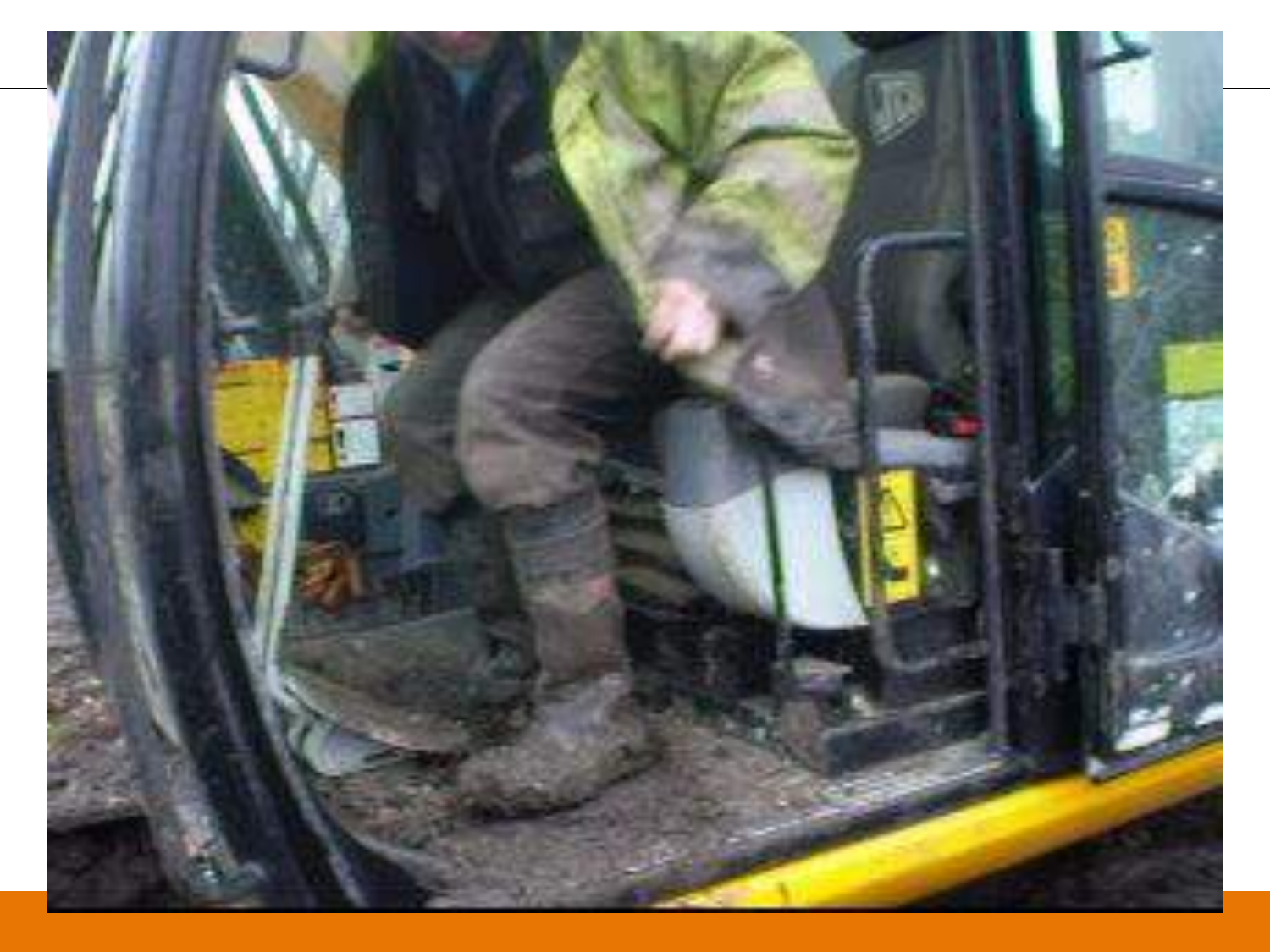**The Investigation - Root Causes**

**Design -** The design of the DMH within the excavator was such that it is possible to operate by accidental movement.

**Control -** Plant hire companies confirmed that they had retrofitted a number of similar DMH systems with a secondary isolation system (jubilee clip) to guard against accidental operation of the DMH.

### **Communication**

Two previous external industry alerts involving accidental DMH activation had been issued within NLGA.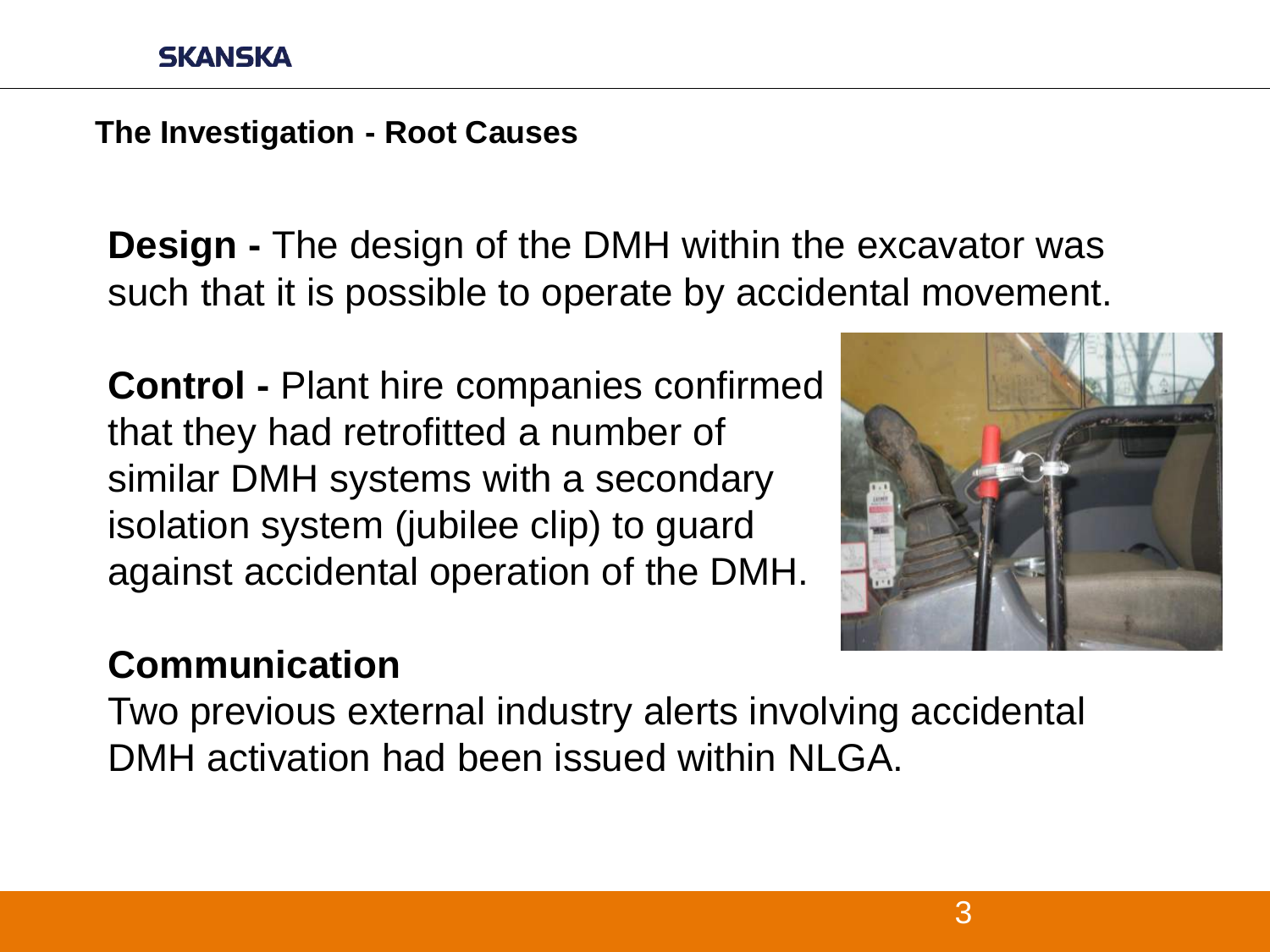#### **SKANSKA**

#### **Wider Industry Incidents**

One of our ground workers was seriously injured on Saturday 5th February 2011 after being struck by an excavator bucket

The accident happened when the machine bucket was unintentionally set moving by the operator's coat snagging on the dipper arm lever, as he disengaged the 'dead mans handle' resulting in the bucket moving suddenly and quickly towards the cab.

The injured person was standing inside the working radius of the excavator and was struck and trapped by his leg causing severe injuries. He was taken to hospital for treatment, where he currently remains in intensive care.



**Bround Worker struck:** here when the bucket moved cuddenly towards the cab

The pictures were taken during the accident investigation, the operator is simulating the position, therefore the interlock was in safe mode.

#### **SAFE CONDITION**

**OPERATING MODE** 



#### MOVEMENT OF THE OPERATOR

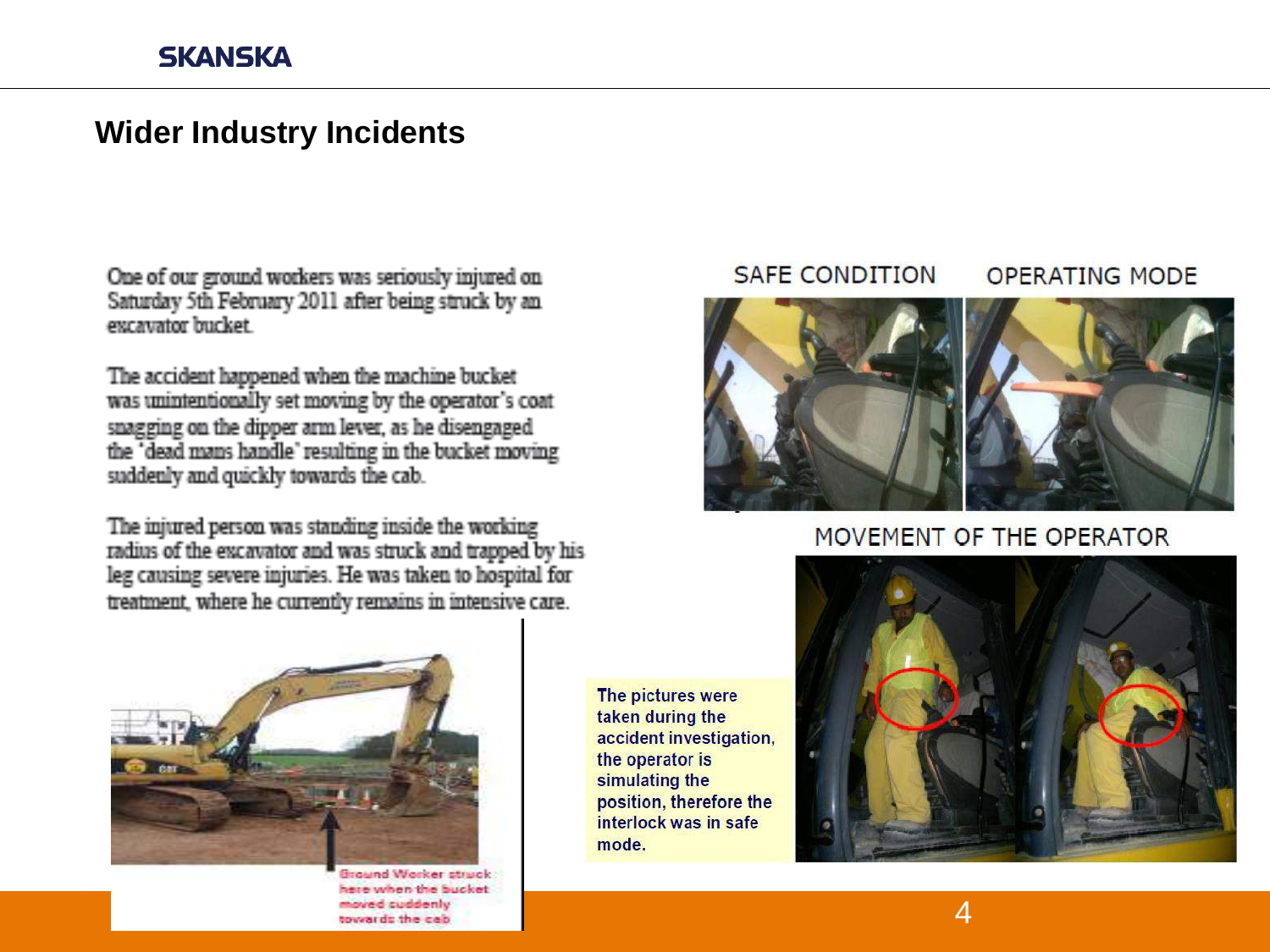#### **SKANSKA**

### Industry DMH Review



**2 Stage - VOLVO DMH System 1 Stage - CAT DMH System**









**1 Stage - DOOSEN DMH System 1 Stage - HITACHI DMH System 1 Stage - TAKEUCHI DMH System**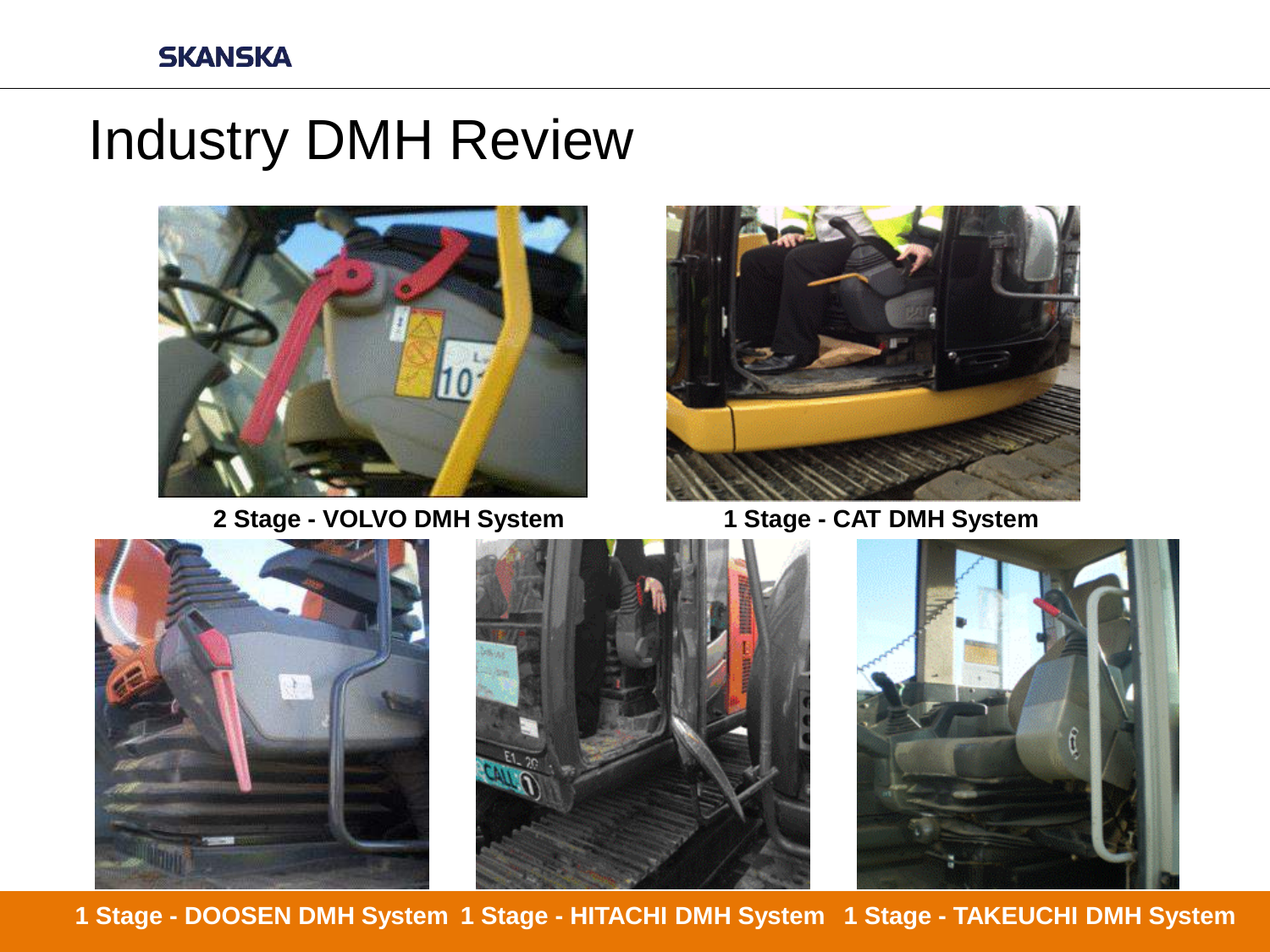#### **SKANSKA**

### JCB "2 Go" Launch – September '12 - DVD



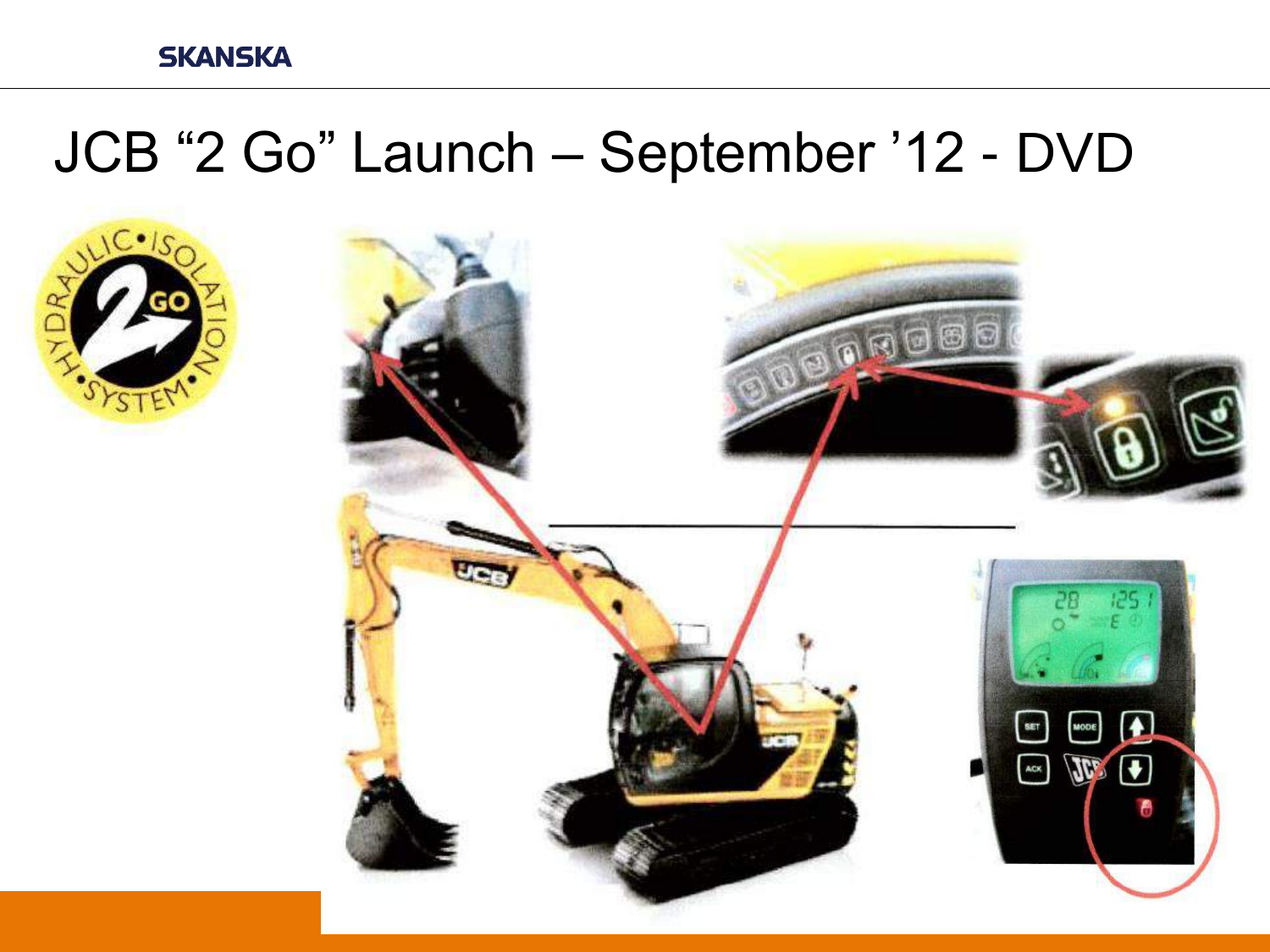# "2 Go" - Summary

- − Start inhibit so as that machine can not be started with hydraulics in a live state.
	- − Isolation lever has to be in the up right position, which will isolate the hydraulic system allowing for a safe start of machine.
- − Simple 2 stage process for activation
	- − Eliminates accidental engagement.
- − Can be fitted & retrofitted to entire range of machines
	- − 800 Series (Mini Excavators): Upgrade using additional switch, relay and link harness.
	- − JS Tracked Excavators (Above 8T): Upgrade via software update on all Auto Series machines